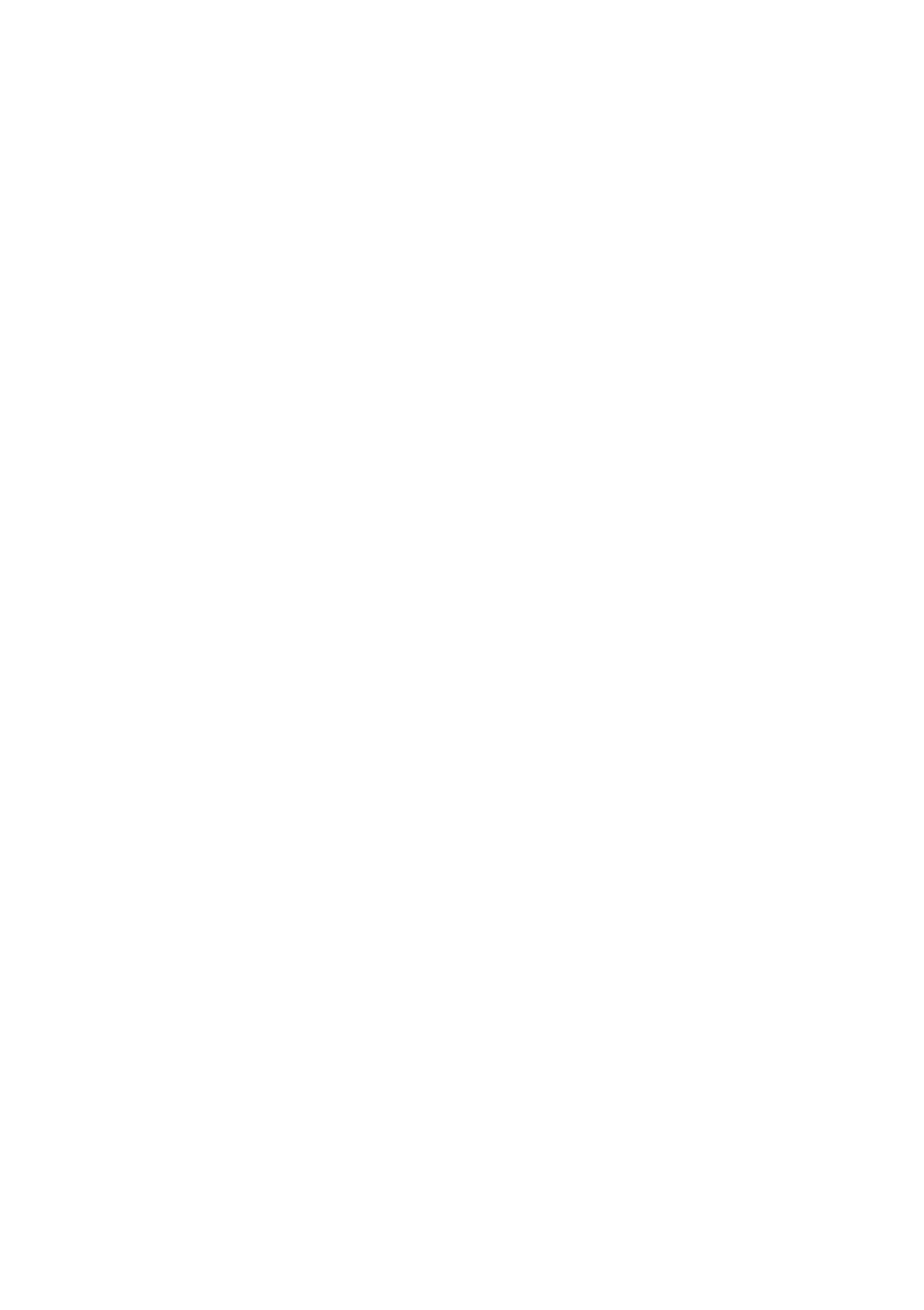### **INDEX**

| 1. MODEL NUMBERING AND NAMEPLATE                                              |  |
|-------------------------------------------------------------------------------|--|
|                                                                               |  |
|                                                                               |  |
| 3.1 Temperature <b>www.management.org/</b> 3.1 Temperature www.management.com |  |
| 3.2 Minimum inlet pressure - NPSH <b>Example 2</b> 2                          |  |
| 3.3 Minimum nominal flow rate <b>All and Strate</b> 3                         |  |
| 3.4 Number of start per hour <b>Engineer Start per light and the Start</b> 3  |  |
| 3.5 Maximum operating pressure <b>Engineering</b> 4                           |  |
|                                                                               |  |
|                                                                               |  |
|                                                                               |  |
|                                                                               |  |
| 8. TROUBLE SHOOTING <b>Example 2008</b> 2014 2021 2022                        |  |
|                                                                               |  |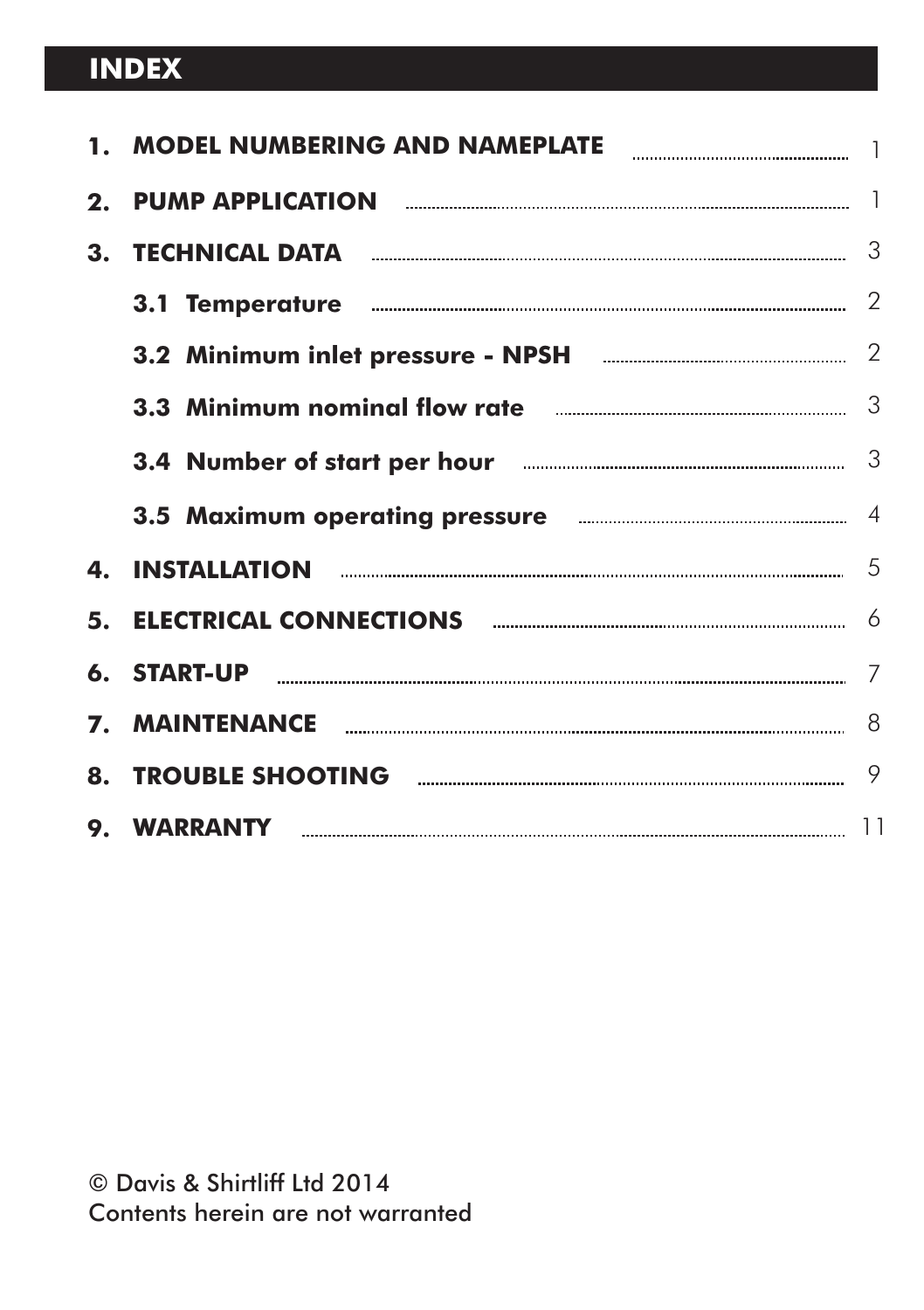**Thank you for choosing Dayliff DI/DIN pump. The pump has been manufactured to the highest standards and if operated correctly should give many years of efficient and trouble free service. Careful reading of this instruction manual is therefore extremely important and if you have any queries please refer them to your retailer.**

### **1. MODEL NUMBERING AND NAMEPLATE**



- 4. Maximum Head
- 5. Optimum Flow
- 6. Optimum Range
- 7. Serial Number
- 8. Current



# **2. PUMP APPLICATION**



*These pumps are not designed to be used with abrasive, solid containing, explosive and corrosive liquids***.***For special application, please contact your supplier or the factory.*

Dayliff DI/DIN in-line booster pumps are designed for a wide range of applications in various industries – for water treatment, water boosting, water supply, cooling, cleaning, etc. The pumps are designed for use with clean, viscous and non-explosive liquids that do not contain abrasive matter.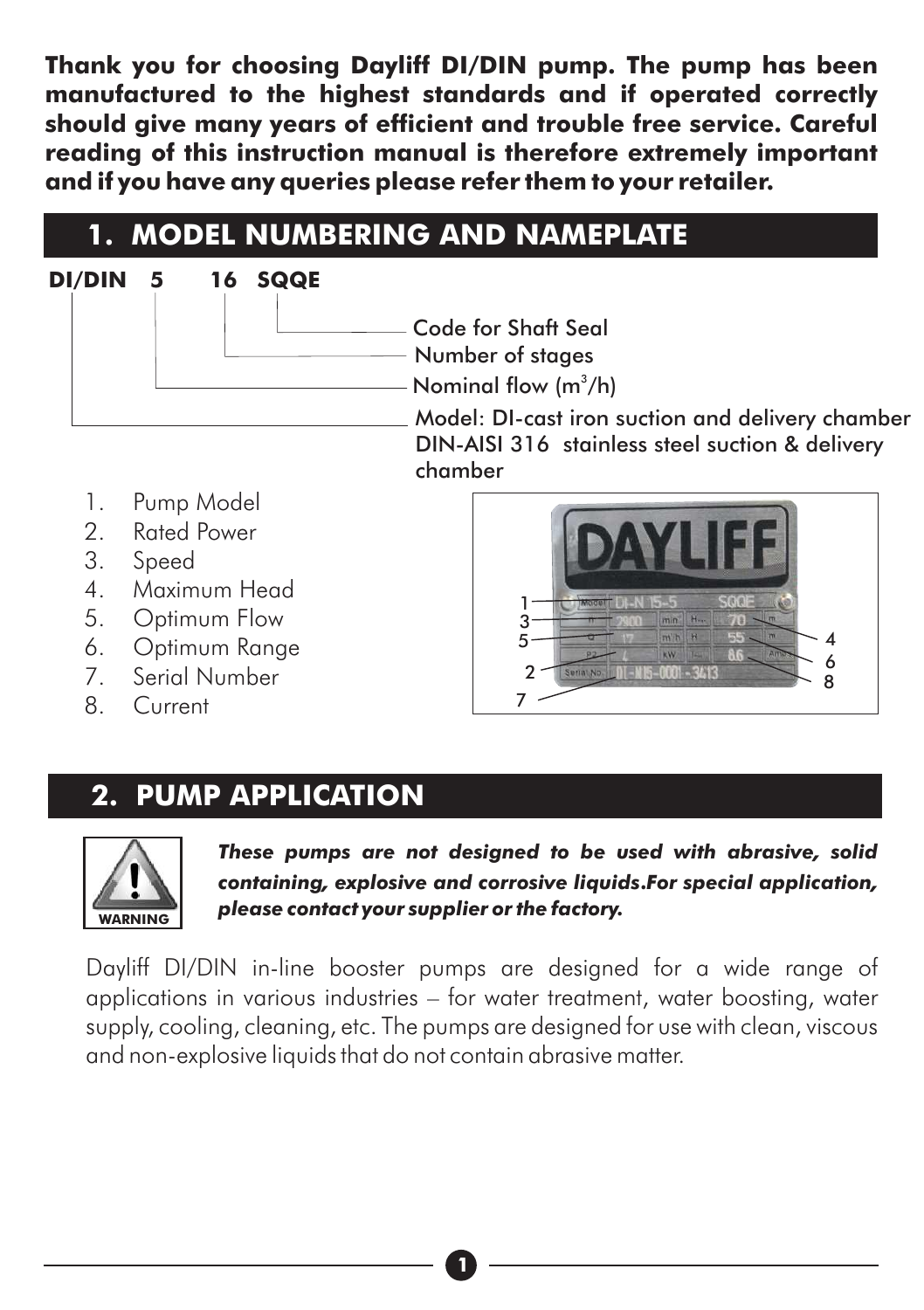## **3. TECHNICAL DATA**

### **3.1 TEMPERATURE**



*0 If ambient temperatures are above +40 C, the motor's output must be decreased to compensate for less effective cooling, and may have to be replaced with a bigger size motor.*

- Ambient temperature: 0°C to +40°C.
- Liquid temperature: -15°C to +120°C

### **3.2 MINIMUM INLET PRESSURE - NPSH**



*Stop operation of the pump if cavitation occurs. Cavitation will cause pump damage which is not subject to warranty.*

To avoid cavitation, make sure that there is a minimum pressure on the suction side of the pump.

#### **NPSHA: Net Positive Suction Head Available**

The net positive suction head available is a function of the pump suction arrangement.

#### **NPSHR: Net Positive Suction Head Required**

The net positive suction head required is a function of the pump design at the operating point as given on the pump performance curve.

#### **NPSHA=Ha-Hs-Hf-Hv-Hst**

**Ha:** S tandard barometric pressure at sea (10m at sea level) level **Hs:** Suction lift.

**Hf:** Friction loss in suction pipe.

**Hst:** Safety margin (minimum: 1m head)

 $Hv = K_r + K_u$ : Vapor pressure where;

**K<sup>T</sup> :**Flow resistance due to liquid temperature.

**K<sub>H</sub>**: Flow resistance due to elevation above sea level. If the liquid is water, consult the tables below to determine the values of  $K_{\tau}$ and  $K_H$ .

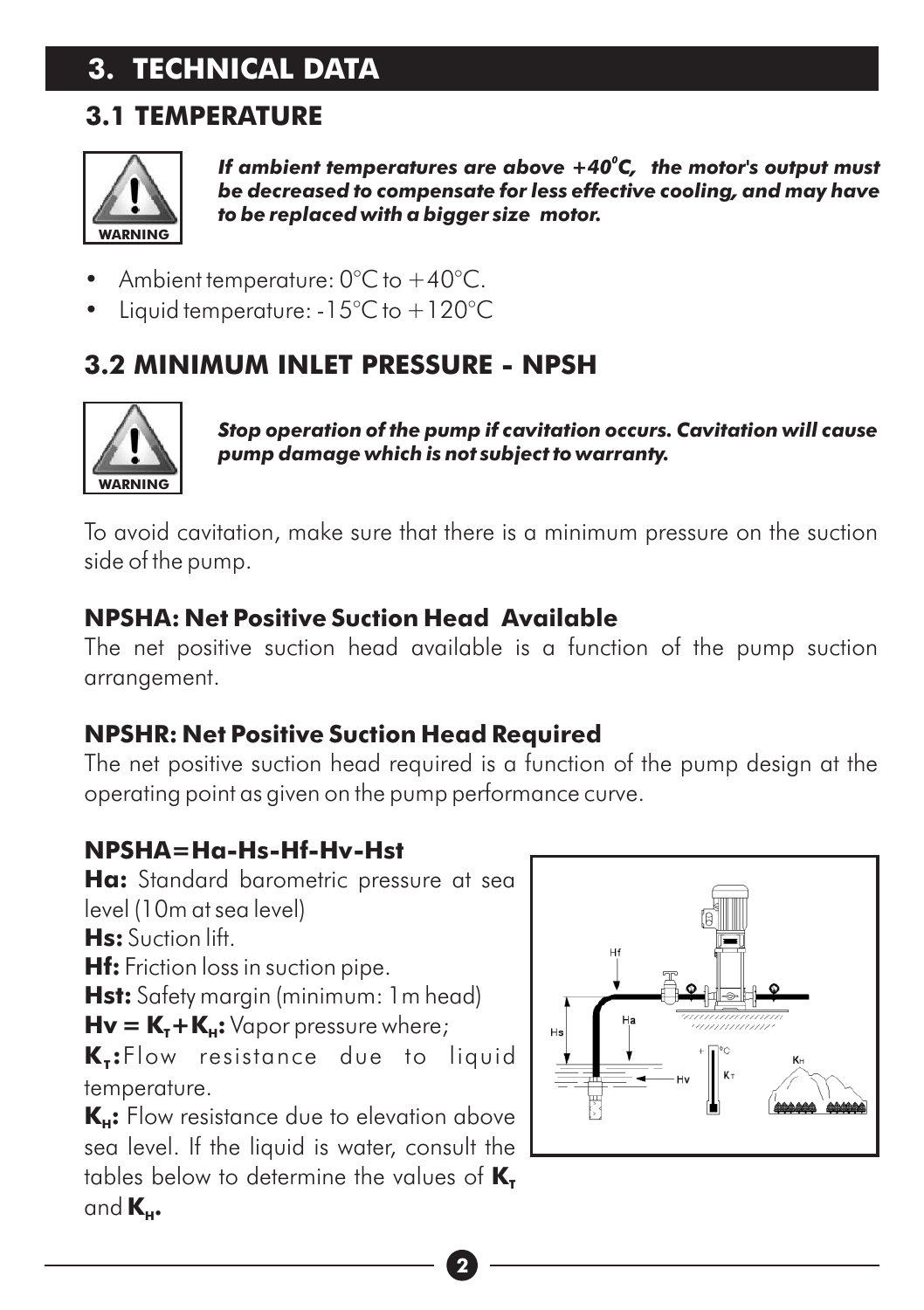**NPSHA ≧NPSHR:** Pump running will be fine.

**NPSHA <NPSHR:** The pump will be dry running or cavitating.

| <b>T</b> (°C) $\begin{bmatrix} 20 & 30 & 40 & 50 & 60 & 70 & 80 & 90 & 100 & 110 & 120 \end{bmatrix}$ |  |  |  |  |  |  |
|-------------------------------------------------------------------------------------------------------|--|--|--|--|--|--|
| $\mathbf{K}_{\mathbf{r}}$ (m) 0.2 0.4 0.8 1.3 2.2 3.3 5 7.4 11 15 22                                  |  |  |  |  |  |  |

| H(m)                                                                     |  |  |  | $0   500   1000   1500   2000   2500   3000  $ |
|--------------------------------------------------------------------------|--|--|--|------------------------------------------------|
| $\begin{bmatrix} K_{\rm H} \ (m) \end{bmatrix}$ 0 0.55 1.1 1.65 2.2 2.75 |  |  |  |                                                |

### **3.3 MINIMUM NOMINAL FLOW RATE**



*Do not run the pump against a closed discharge valve for longer than a few seconds.*

- **•** To prevent overheating of the internal pump components, the pump should not be used at flows below the minimum flow rate.
- The curve below shows the minimum flow rate as a percentage of the nominal flow rate in relation to the liquid temperature.



#### **3.4 NUMBER OF STARTS PER HOUR**

**•** Motors up to and including 4 kW: Maximum 100 times per hour.

**3**

**•** Motors of 5.5 kW and up: Maximum 40 times per hour.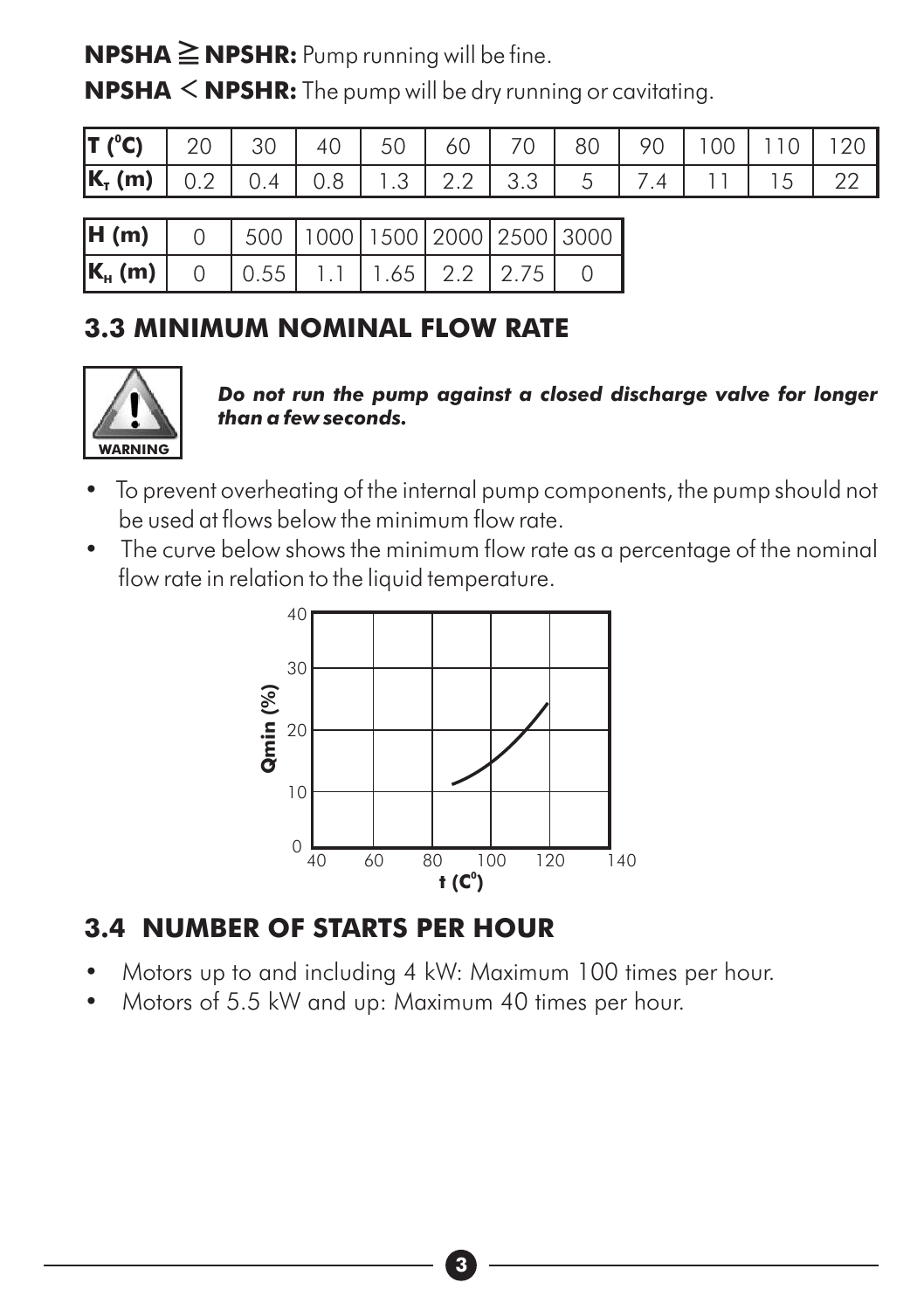| <b>Stages</b> | <b>Maximum Operating</b><br><b>Pressure</b> | <b>Stages</b>     | <b>Maximum Inlet</b><br><b>Pressures</b> |
|---------------|---------------------------------------------|-------------------|------------------------------------------|
|               | <b>DI/DIN1</b>                              |                   |                                          |
| $2 - 36$      | 25 bar                                      | $2 - 36$          | 10 bar                                   |
|               | <b>DI/DIN3</b>                              | $2 - 29$          |                                          |
| $2 - 36$      | 25 bar                                      | $31 - 36$         | 10 bar<br>15 bar                         |
|               | <b>DI/DIN5</b>                              |                   |                                          |
|               |                                             | $2 - 16$          | 10 bar                                   |
| $2 - 36$      | 25 bar                                      | 18-36             | 15 bar                                   |
|               | <b>DI/DIN10</b>                             |                   |                                          |
| $1 - 16$      | 16 bar                                      | $1 - 6$           | 8 bar                                    |
| $17 - 22$     | $25$ bar                                    | $7 - 22$          | 10 bar                                   |
|               | DI/DIN15                                    |                   |                                          |
| $1 - 10$      | $16 \text{ bar}$                            | $1 - 3$           | 8 bar                                    |
| $12 - 17$     | 25 <sub>bar</sub><br><b>DI/DIN20</b>        | $4-17$            | 10 bar                                   |
| $1 - 10$      | 16 bar                                      | $1 - 3$           | 8 bar                                    |
| $12 - 17$     | 25bar                                       | $4-17$            | 10 bar                                   |
|               | <b>DI/DIN32</b>                             |                   |                                          |
| $1 - 7$       | $16 \text{ bar}$                            | $1 - 4$           | $4 \text{ bar}$                          |
| $8 - 14$      | 30 bar                                      | $5 - 10$          | 10 <sub>bar</sub>                        |
|               |                                             | $11 - 14$         | 15 <sub>bar</sub>                        |
|               | DI/DIN45                                    |                   |                                          |
| $1 - 5$       | 16 bar                                      | $1 - 2$           | 4 bar                                    |
| $6 - 11$      | 30 bar                                      | $3 - 5$           | 10 bar                                   |
| $12 - 13$     | 33 bar                                      | $6 - 13$          | 15 bar                                   |
|               | DI/DIN64                                    |                   |                                          |
| $1 - 5$       | 16 bar                                      | $\frac{1-2}{2-4}$ | 4 bar                                    |
| $6 - 8$       | 30 bar                                      |                   | 10 <sub>bar</sub>                        |
|               | DI/DIN90                                    | $4 - 8$           | 15 <sub>bar</sub>                        |
| $1 - 4$       | 16 bar                                      | $1 - 1$           | 4 bar                                    |
|               |                                             | $\overline{2-3}$  | 10 <sub>bar</sub>                        |
| $5 - 6$       | 30 bar                                      | $3-6$             | 15 bar                                   |
|               | <b>DI/DIN120</b>                            |                   |                                          |
|               |                                             | $1 - 2$           | 10 bar                                   |
| $1 - 7$       | 30 bar                                      | $2 - 5$           | 15 bar                                   |
|               |                                             | $6 - 7$           | $20$ bar                                 |
|               | <b>DI/DIN150</b>                            | $1 - 1$           | 10 bar                                   |
| $1 - 6$       | 30 bar                                      | $2 - 4$           | $\overline{15}$ bar                      |
|               |                                             | $5 - 6$           | 20 bar                                   |

# **4**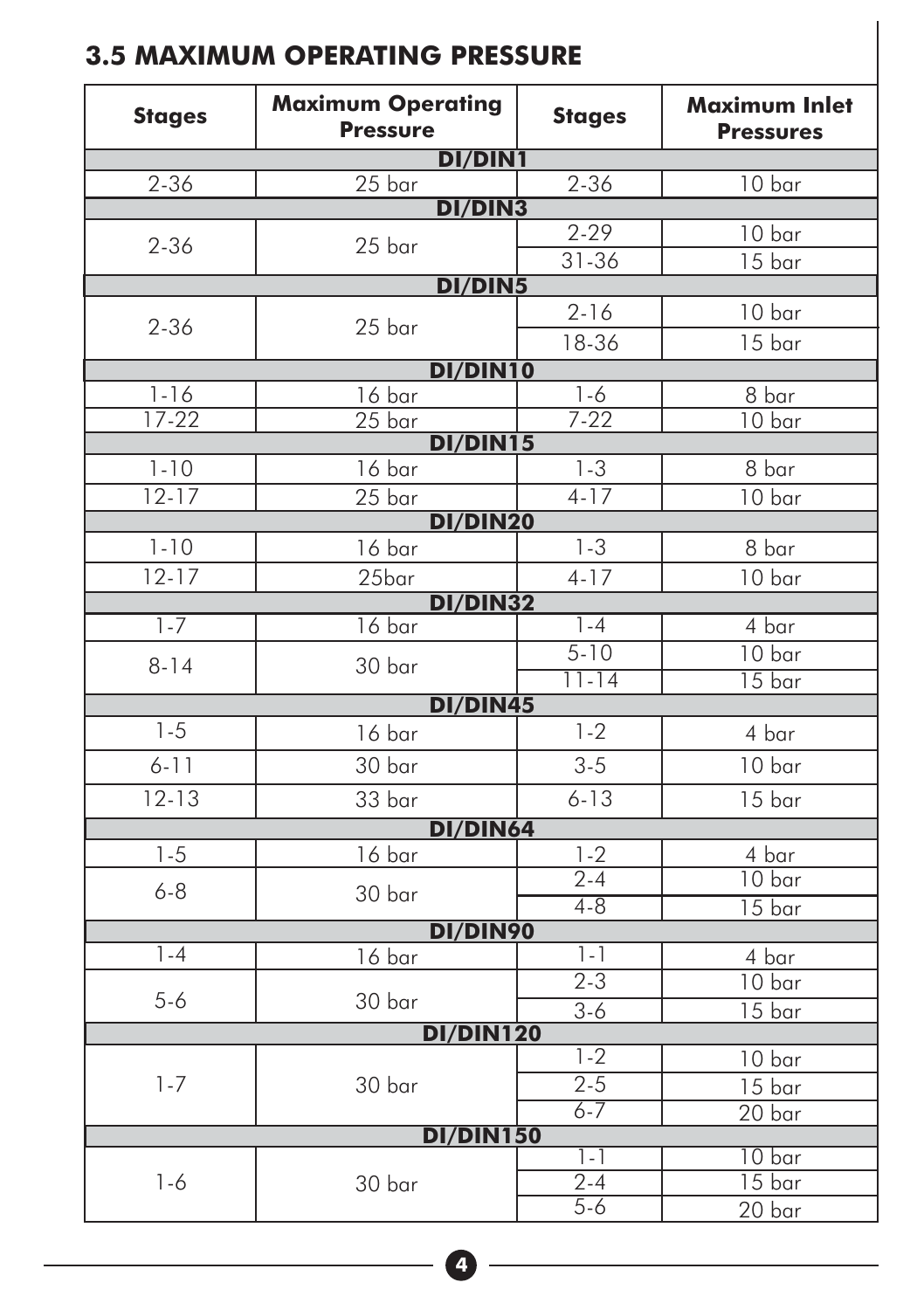### **4. INSTALLATION**

Always refer to the local or national regulations and codes relating to the selection of the installation site, the water and power connections, etc.

- **•** Pumps should be installed in a protected environment, not exposed to inclement weather. Make sure that there are no obstructions to prevent proper motor cooling.
- Pumps must be secured to a solid foundation by bolts through the holes in the flange or base plate.
- When positioning and installing the pump, follow the installation advice below in order to avoid pump damage.

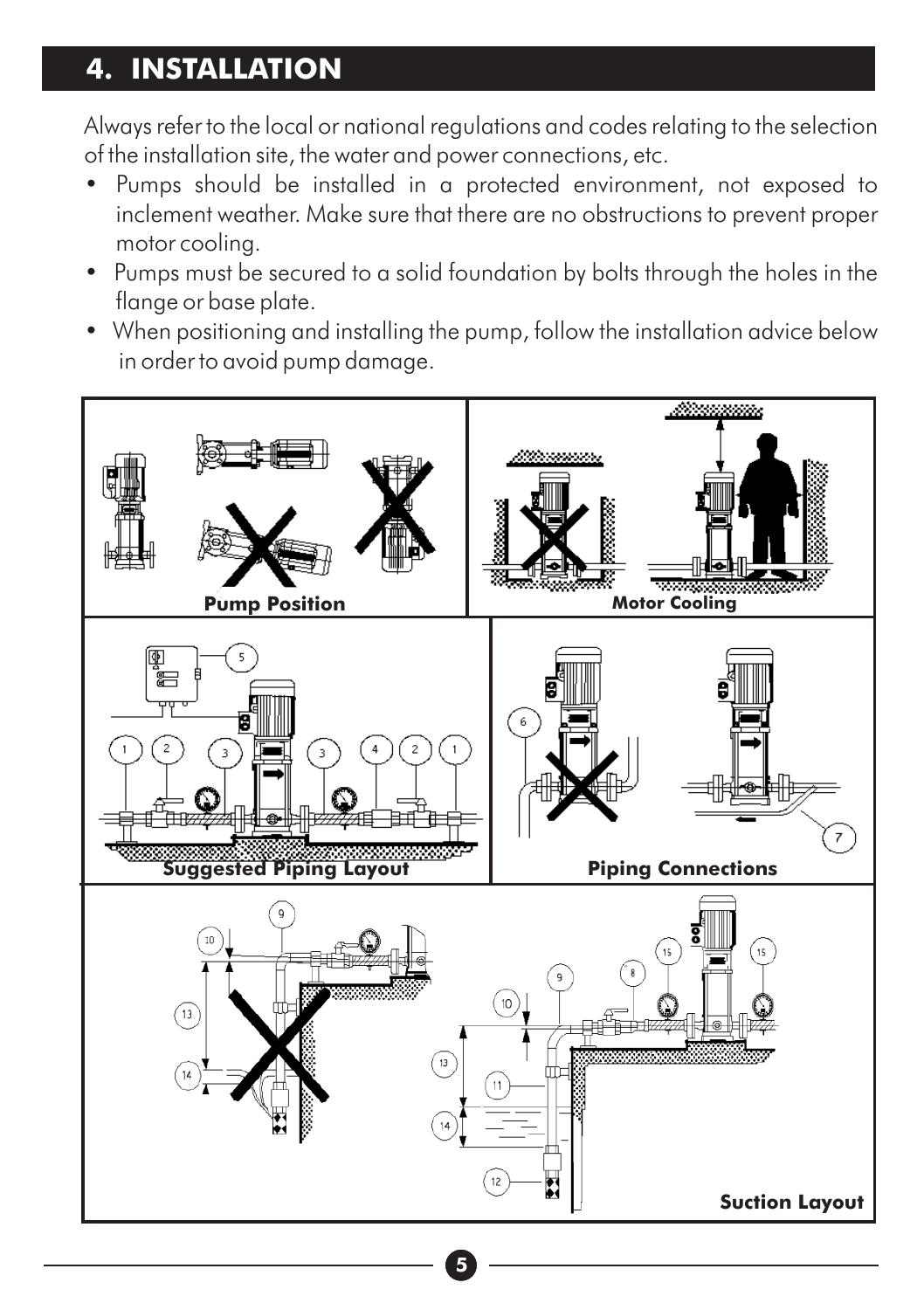| <b>Position</b> | <b>Description</b>                                                                                                                                   |
|-----------------|------------------------------------------------------------------------------------------------------------------------------------------------------|
| 1               | Pipe support: Support piping system properly to avoid stresses on connections.                                                                       |
| $\mathbf{2}$    | On-off valves: Install on-off valves for easy access- before the pump intake and after the<br>pump discharge.                                        |
| 3               | Use flexible piping on both input and output sides of the pump to reduce vibration and<br>transmission of noise.                                     |
| 4               | Check valves will prevent return flow of pumped liquid when pump is stopped, reducing the<br>danger of pump damage                                   |
| 5               | Control Panel: Use high quality components. Make sure that the panel conforms to local<br>standards and regulations                                  |
| 6               | Do not place elbows next to the pump intake and discharge                                                                                            |
| 7               | If pump needs to be operated in a situation that will result in cycling install a bypass line<br>to avoid damaging the pumping system                |
| 8               | If it is necessary to increase the diameter of the suction pipe, place an eccentric reducer<br>between the check value and the flexible pipe section |
| 9               | Using elbows will increase the flow resistance. Wide bends will result in lesser flow resistance                                                     |
| 10              | The piping must have a level or positive gradient to prevent the formation of air pockets                                                            |
| 11              | Diameter of the suction pipe should be bigger than the diameter of the pumps suction<br>port                                                         |
| 12              | Use a foot valve in case of negative suction head                                                                                                    |
| 13              | Ensure suction lift is within limits. As a rule suction lift should be minimised                                                                     |
| 14              | Place the intake of the suction pipe so that the intake is always submerged to prevent entry<br>of air                                               |
| 15              | Install a compound gauge at the pump suction and a pressure gauge at the pump discharge                                                              |

# **5. ELECTRICAL CONNECTIONS**



*The installer is responsible for making electrical connections to the mains supply in compliance with relevant local regulations. Ensure that a professional electrician carries out the electrical connections and that the following guidelines are followed*

- All electrical connection should be in accordance with the local regulations and made by a qualified electrician**.**
- **•** Make sure that the supply voltage, frequency and phase supply are suitable for the motor used.
- **•** Before proceeding, make sure that all the connections are grounded and well insulated**.**
- **•** Overload protection should be provided.
- To connect, proceed as shown on the inside of the terminal board cover.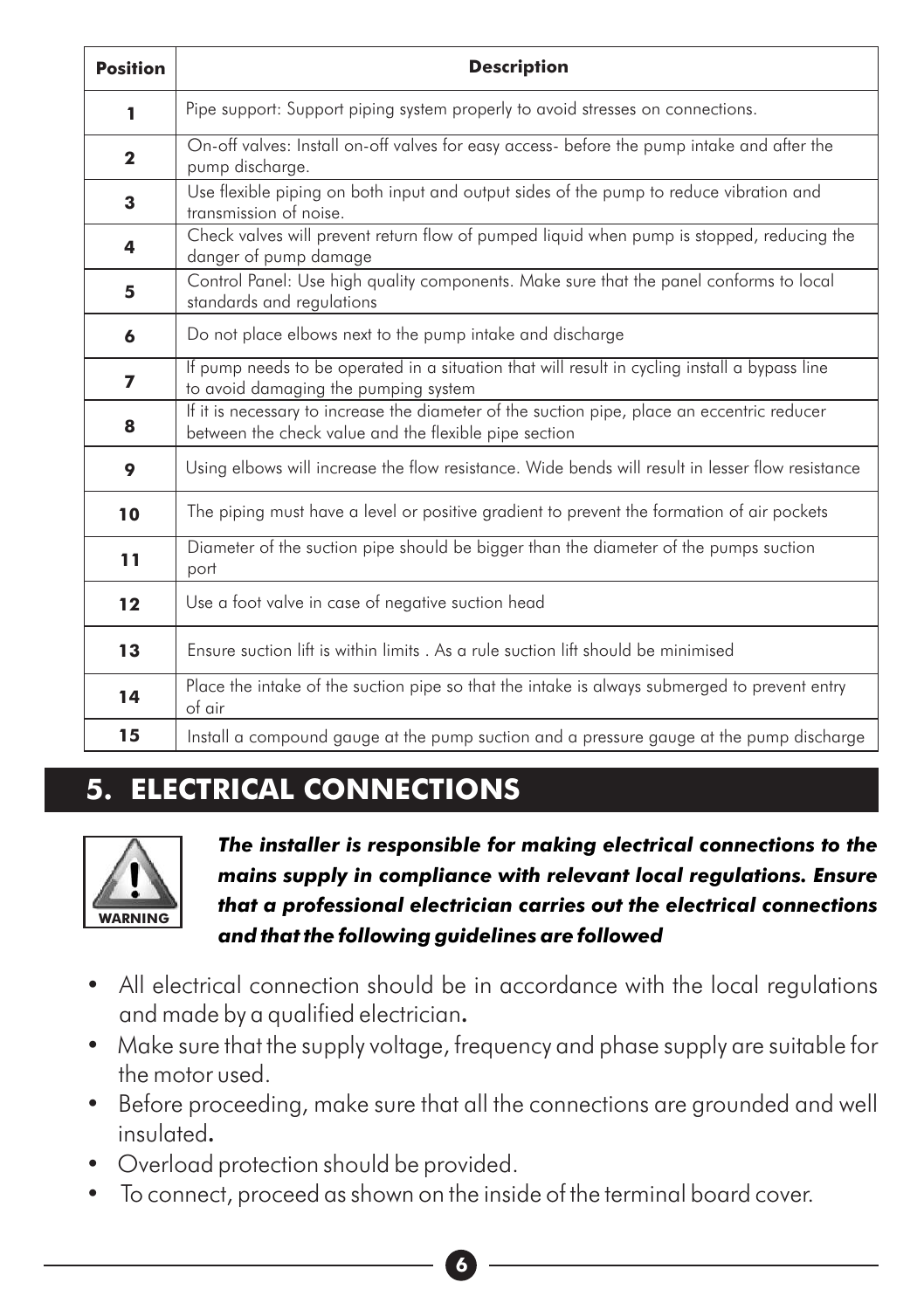- The terminal box can be turned to four positions.
- Check the direction of rotation (Three-phase motor only)**.**
- Make sure that the controls are properly grounded.
- To avoid the possibility of dry running, the installation of dry running protection is strongly recommended.

# **6. START UP**



#### *Dry running can damage the pump bearing and shaft seal.*

The pump and suction pipe should be filled with the liquid to be pumped before start-up to prevent dry running at start-up.

- **•** Close the discharge valve.
- **•** Fill pump casing with water through the priming plug. (See Pump Priming)
- **•** Start the pump and check the direction of rotation of the motor (Three –Phase motors).
- Slowly open the discharge valve. The pump must run smoothly and noiselessly. If not it may be necessary to re-prime the pump.
- **•** Check the current drawn by the motor. If necessary, adjust the setting of the thermal relay.
- Open the air release valve on the top of the pump outlet and bleed any trapped air. (See Air Bleeding)
- For DI/DIN1, 3 & 5 pumps, it is advisable to open the bypass valve during start-up. The bypass valve connects the suction and discharge sides of the pump, thus making the filling procedure easier. When the operation is stable, the bypass valve can be closed.



- **•** If the pumped liquids contains air, it is advisable to leave the bypass valve open if the operating pressure is lower than 6 bar.
- . If the operating pressure constantly exceeds 6 bar, the bypass valve must be closed. Otherwise the material at the opening will be worn because of the high liquid velocity.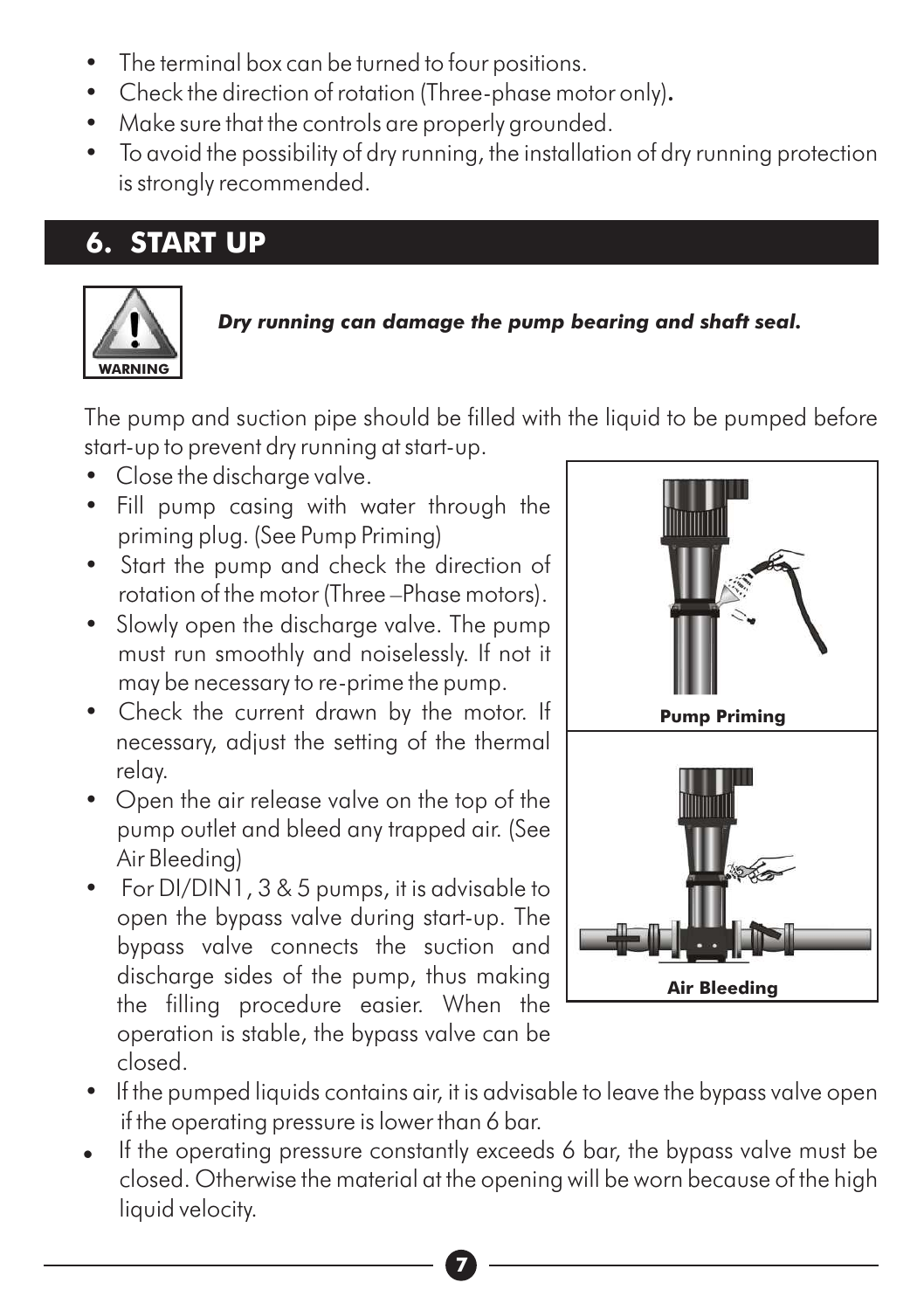# **7. MAINTENANCE**



*Before starting maintenance work on the pump, the motor, or other parts of the system, make sure that the power supply has been switched off.* 

- The pump does not have a recommended maintenance schedule. However, periodically, recommended monthly the installation should be visually checked and pump operation monitored for leaks, noise or vibration. Also the electrical installation should be inspected and the pump operating current checked. Any operational defects should be rectified accordingly.
- If the motor is fitted with grease nipples, then the motor should be lubricated with a high temperature lithium-based grease. If not, then the motor does not require regular maintenance.
- If the pump and motor are used infrequently with long intervals of nonoperation, then it is recommend that the motor be greased.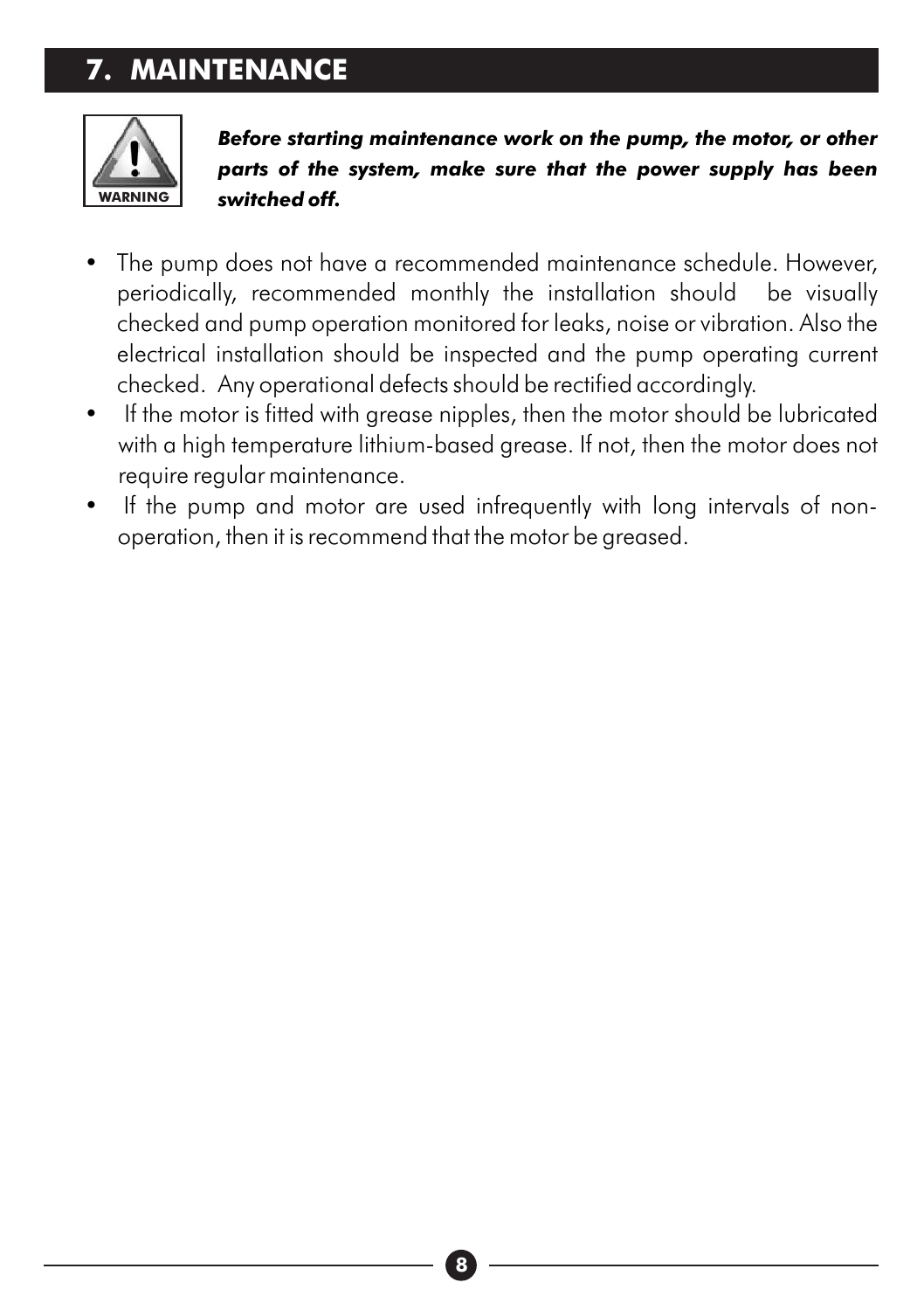# **8. TROUBLE SHOOTING**

| PROBLEM                                                                       | <b>POSSIBLE CAUSE</b>                                                                              | <b>SOLUTION</b>                                                                                                                                           |
|-------------------------------------------------------------------------------|----------------------------------------------------------------------------------------------------|-----------------------------------------------------------------------------------------------------------------------------------------------------------|
|                                                                               | Supply failure or no power supply                                                                  | Check connections or restart the power<br>supply                                                                                                          |
|                                                                               | Main contacts in motor starter are not<br>making contact or the motor coils are<br>defective       | Reconnect or replace contacts or<br>magnetic coil                                                                                                         |
| Pump does not                                                                 | Pump or auxiliary circuits protection<br>fuses blown                                               | Replace fuses                                                                                                                                             |
| run when the<br>motor starter is                                              | Pump or piping system may be<br>obstructed                                                         | Clean the obstruction and restart pump                                                                                                                    |
| activated                                                                     | Motor has burst out                                                                                | Replace or rewind the motor                                                                                                                               |
|                                                                               | Motor protector or thermal relay has<br>tripped out                                                | Reset the motor or thermal protector                                                                                                                      |
|                                                                               | Tripping of dry running protection                                                                 | Check the water level in the tank or the<br>water system pressure. If everything is in<br>order, check the protection device and<br>its connection cables |
|                                                                               | Overload setting is too low                                                                        | Set the motor starter correctly                                                                                                                           |
|                                                                               | The cable connection is loose or faulty                                                            | Fasten or replace the cable connection                                                                                                                    |
| Starter overload<br>trips mmediately                                          | Pump is jammed                                                                                     | Check and rectify                                                                                                                                         |
| pump switched<br>on                                                           | Contacts in overload are faulty                                                                    | Replace motor starter contacts                                                                                                                            |
|                                                                               | The motor winding is defective                                                                     | Replace or rewind the motor                                                                                                                               |
|                                                                               | Low voltage (especially at peak time)                                                              | Check the power supply                                                                                                                                    |
| The system's<br>general<br>protection cuts<br>in                              | Short circuit                                                                                      | Check electrical system                                                                                                                                   |
| Pump starts but                                                               | The voltage is not within the motors<br>operating limits                                           | Check the operating conditions of the<br>pump                                                                                                             |
| after a short time,<br>the thermal<br>overload trips out<br>or the fuses blow | The control panel is situated in an<br>excessively heated area or is exposed<br>to direct sunlight | Protect the control panel from heat<br>sources and direct sunlight                                                                                        |
|                                                                               | A phase in the power supply is missing                                                             | Check the power supply                                                                                                                                    |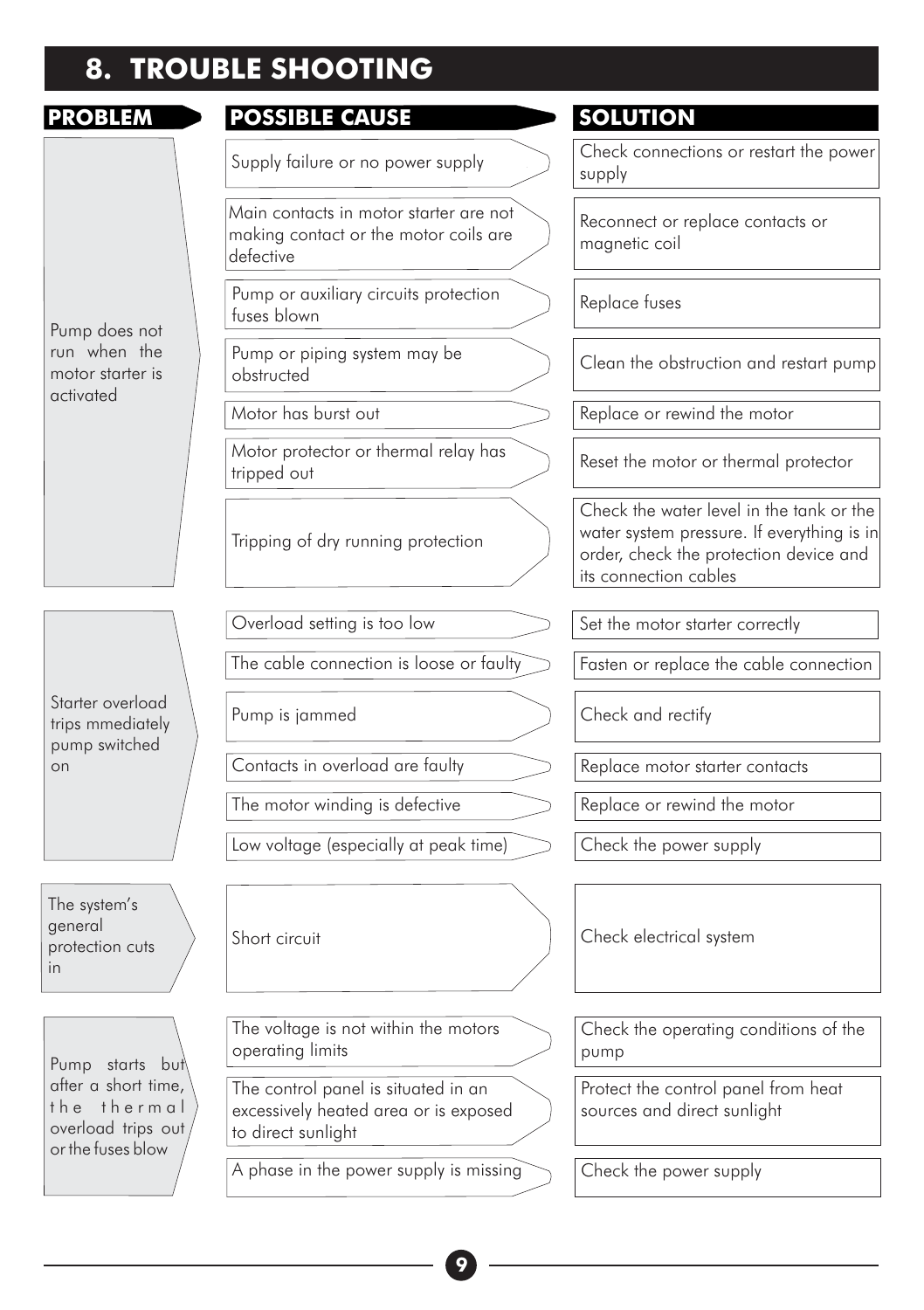| <b>PROBLEM</b>                            | <b>POSSIBLE CAUSE</b>                                                                                                 | <b>SOLUTION</b>                                                                                                                    |
|-------------------------------------------|-----------------------------------------------------------------------------------------------------------------------|------------------------------------------------------------------------------------------------------------------------------------|
|                                           | Worn motor bearings causing motor<br>to overheat                                                                      | Replace motor bearings                                                                                                             |
| The pump starts up<br>but after a period  | The pumps delivery rate is higher than<br>the specified rate on the pump nameplate                                    | Partially close the on-off valve located<br>discharge side until the delivery rate<br>returns to within the specified limits       |
| of time, the<br>thermal overload<br>trips | There are obstructions inside the pump<br>or pumping systems                                                          | Disassemble and clean the pump and<br>piping                                                                                       |
|                                           | Less viscous liquids may cause the motor<br>to work too hard and overload the motor.<br>causing the motor to overheat | Check the actual power requirements<br>based on characteristics of the liquid<br>being pumped and replace the motor<br>accordinaly |
|                                           | Pump is not primed with liquid                                                                                        | Fill the pump with the liquid to be<br>pumped                                                                                      |
|                                           | The pump, suction or discharge pipes<br>are blocked by solids in the liquid being<br>pumped                           | Clean the pump, suction or discharge<br>pipe                                                                                       |
| Pump runs but no<br>water delivered       | The foot or check valve is blocked or<br>has failed                                                                   | Replace the foot or check valve                                                                                                    |
|                                           | The suction pipe leaks                                                                                                | Repair or replace the suction pipe                                                                                                 |
|                                           | Air is in the suction pipe or pump                                                                                    | Removed trapped air from the system                                                                                                |
|                                           | Motor operating in wrong direction<br>(three-phase motor)                                                             | Change the direction of rotation of the<br>motor by reversing motor connections                                                    |
| T h e<br>pump                             | The pump draws in air or the inlet<br>pressure is too low                                                             | Improve the suction conditions                                                                                                     |
| capacity is not<br>constant               | The pump or the suction side of the piping<br>system partly blocked by foreign bodies                                 | Clean the pump or suction pipe                                                                                                     |
| The pump rotates<br>in the wrong          | The foot or the check valve has failed                                                                                | Check and replace check valve                                                                                                      |
| direction when<br>switched off            | Leakage in the suction pipe                                                                                           | Repair or replace the suction pipe                                                                                                 |

**100 - 100 - 100 - 100 - 100 - 100 - 100 - 100 - 100 - 100 - 100 - 100 - 100 - 100 - 100 - 100 - 100 - 100 - 100 - 100 - 100 - 100 - 100 - 100 - 100 - 100 - 100 - 100 - 100 - 100 - 100 - 100 - 100 - 100 - 100 - 100 - 100 -**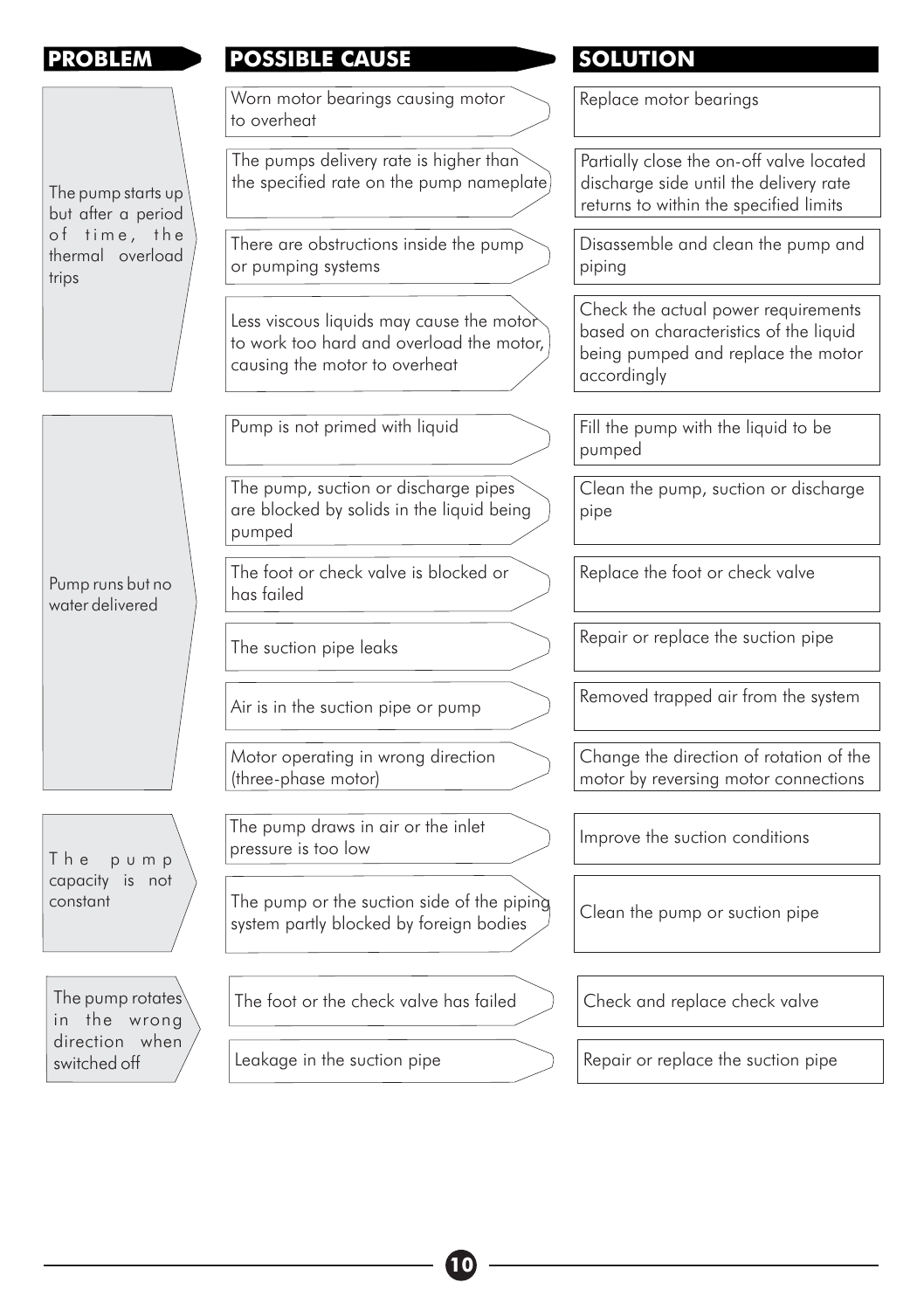### **i) General Liability**

- . In lieu of any warranty, condition or liability implied by law, the liability of Davis & Shirtliff (hereafter called the Company) in respect of any defect or failure of equipment supplied is limited to making good by replacement or repair (at the Company's discretion) defects which under proper use appear therein and arise solely from faulty design, materials or workmanship within a specified period. This period commences immediately after the equipment has been delivered to the customer and at its termination all liability ceases. Also the warranty period will be assessed on the basis of the date that the Company is informed of the failure.
- This warranty applies solely to equipment supplied and no claim for consequential damages, however arising, will be entertained. Also the warranty specifically excludes defects caused by fair wear and tear, the effects of careless handling, lack of maintenance, faulty installation, incompetence on the part of the equipment user, Acts of God or any other cause beyond the Company's reasonable control. Also, any repair or attempt at repair carried out by any other party invalidates all warranties.

# **ii) Standard Warranty**

If equipment failure occurs in the normal course of service having been competently installed and when operating within its specified duty limits warranty will be provided as follows:-

- D Up to two years The item will be replaced or repaired at no charge.
- Over two years, less than three years The item will be replaced or repaired at a cost to the customer of 50% of the Davis & Shirtliff market price.

The warranty on equipment supplied or installed by others is conditional upon the defective unit being promptly returned free to a Davis & Shirtliff office and collected thereafter when repaired. No element of site repair is included in the warranty and any site attendance costs will be payable in full at standard chargeout rates. Also proof of purchase including the purchase invoice must be provided for a warranty claim to be considered.